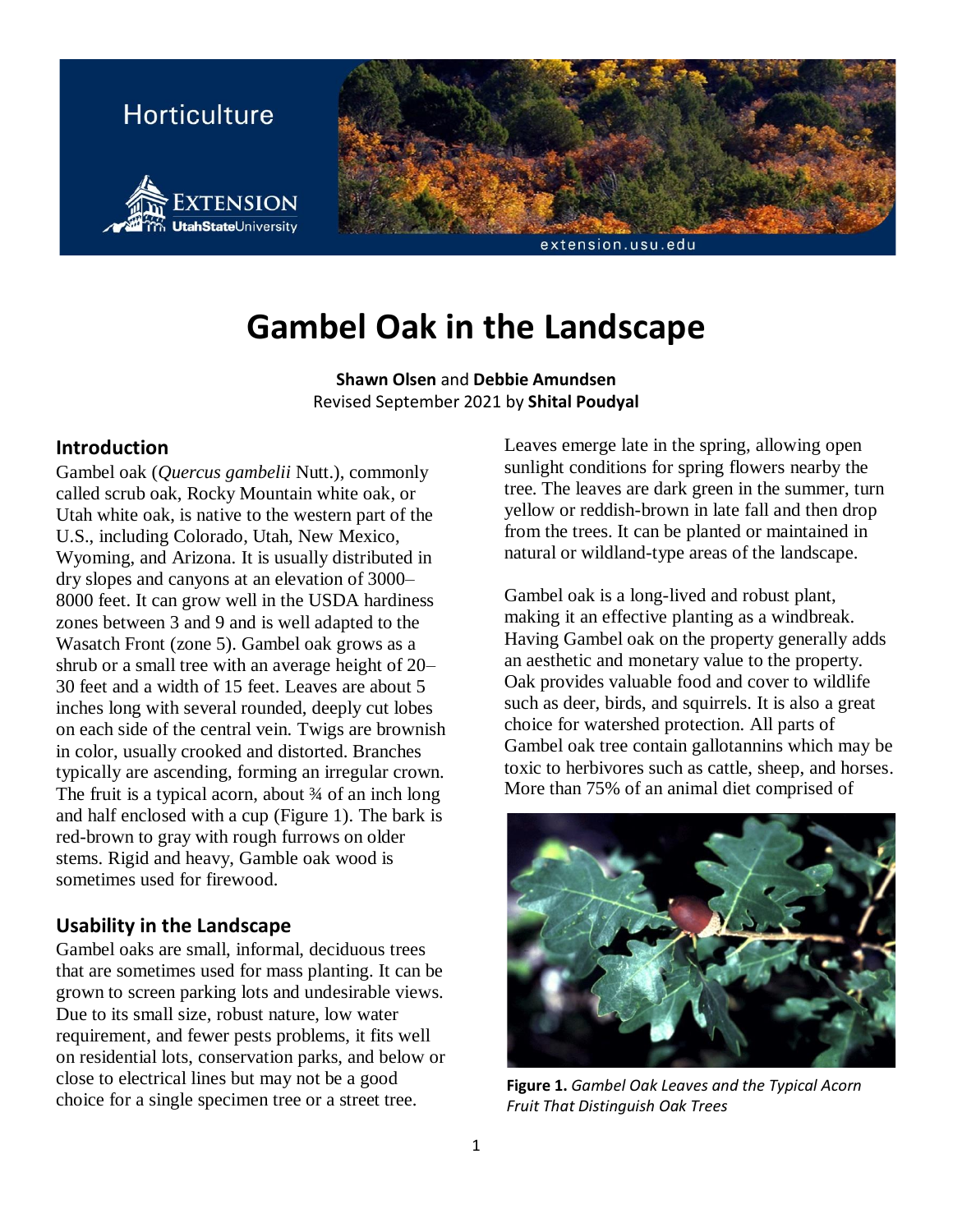Gambel oak may be fatal. Young leaves and acorns are more toxic compared to old and mature leaves.

Gambel oak leaves can be used as garden mulch to regulate soil temperature, lower weeds, improve soil water retention, and add nutrients to the soil. However, leaves from Gambel oak degrade very slowly, so shred them before using as a mulch.

It is a common misbelief that oak leaves increase soil acidity. Although Gambel oak leaves have lower pH, once degraded, they become neutral and do not fluctuate soil pH.

### **Growth Requirements**

Gambel oak requires full sun and is well adapted to rocky sites and alkaline soils. Once established, Gambel oak is drought tolerant and does not require irrigation. It grows well in sunny locations and harsh growing conditions. Continuous shade can reduce its growth.

**Fertilizing** Gambel oak is a slow-growing plant and no research evidence exists of better plant health with fertilization under normal conditions, but if desired, increase the growth rate by applying fertilizers at one-half the recommended rate  $(N:P_2O_5:K_2O-16:4:8$  or 12:4:8), followed by frequent irrigation (2–3 times a week depending on soil moisture).

Apply 1 pound of nitrogen to 1000 square feet of the root zone; double the application rate if symptoms of nitrogen deficiency are visible in plant leaves. When applying fertilizers, apply fertilizer granules to the soil surface above the root zone or below mulch and promptly irrigate after fertilizer application. Slow-release fertilizer can supply nutrients to the plants for more extended periods (usually three to six months) and has lesser environmental consequences, hence it is preferred.

**Irrigating** Irrigation during the establishment phase and unusually dry season is recommended. Gambel oak roots usually reach 15–20 inches below the ground. Therefore, use a drip irrigation system to saturate the soil to the depth of 10–15 inches every three to four weeks or as required. Irrigate in the morning to reduce plant stress and increase

irrigation efficiency. Healthy plants do not require irrigation during average rainfall seasons.

#### **Propagation**

Gambel oak rarely reproduces by acorns but instead spreads by underground stems called lignotubers or rhizomes, forming dense and continuous vegetation. Native Gambel oaks transplant poorly. In a Gambel oak research study conducted by Larry Rupp, Ph.D., selecting older stock (stem) and application of auxin increased the success rate for Gambel oak mound layering propagation. However, only 13 to 21% of layering was successful. Therefore, containerized plugs sold by retail nurseries can be used to achieve a higher survival rate and proper establishment of Gambel oak.



**Figure 2***. Gambel Oak After a Fire Event*  Photo fro[m Colorado State University](http://extension.colostate.edu/) Extension fact sheet 6.311, reprinted with permission.

### **Fire Hazard**

While Gambel oak has many benefits, growing Gambel oak in landscapes may also increase the risk of fire hazards. Dense stands of these trees and horizontal continuity will accumulate large amounts of fuel, leading to risky fire situations. Fire hazards are higher during droughts and more likely to occur during late summer or fall when the leaves are dry. Gambel oaks are adapted to moderate fire and grow back quickly (sometimes in the same season) from lignotubers and rhizomes after the fire events (Figure 2). However, mitigating the fire hazards in Gambel oak vegetation is a wise decision. Minimize fire risk by thinning plants and breaking up the continuity. Annually prune or mow new emerging sprouts and cut back dead, damaged, and deformed branches. Cut and remove the top quarter of plants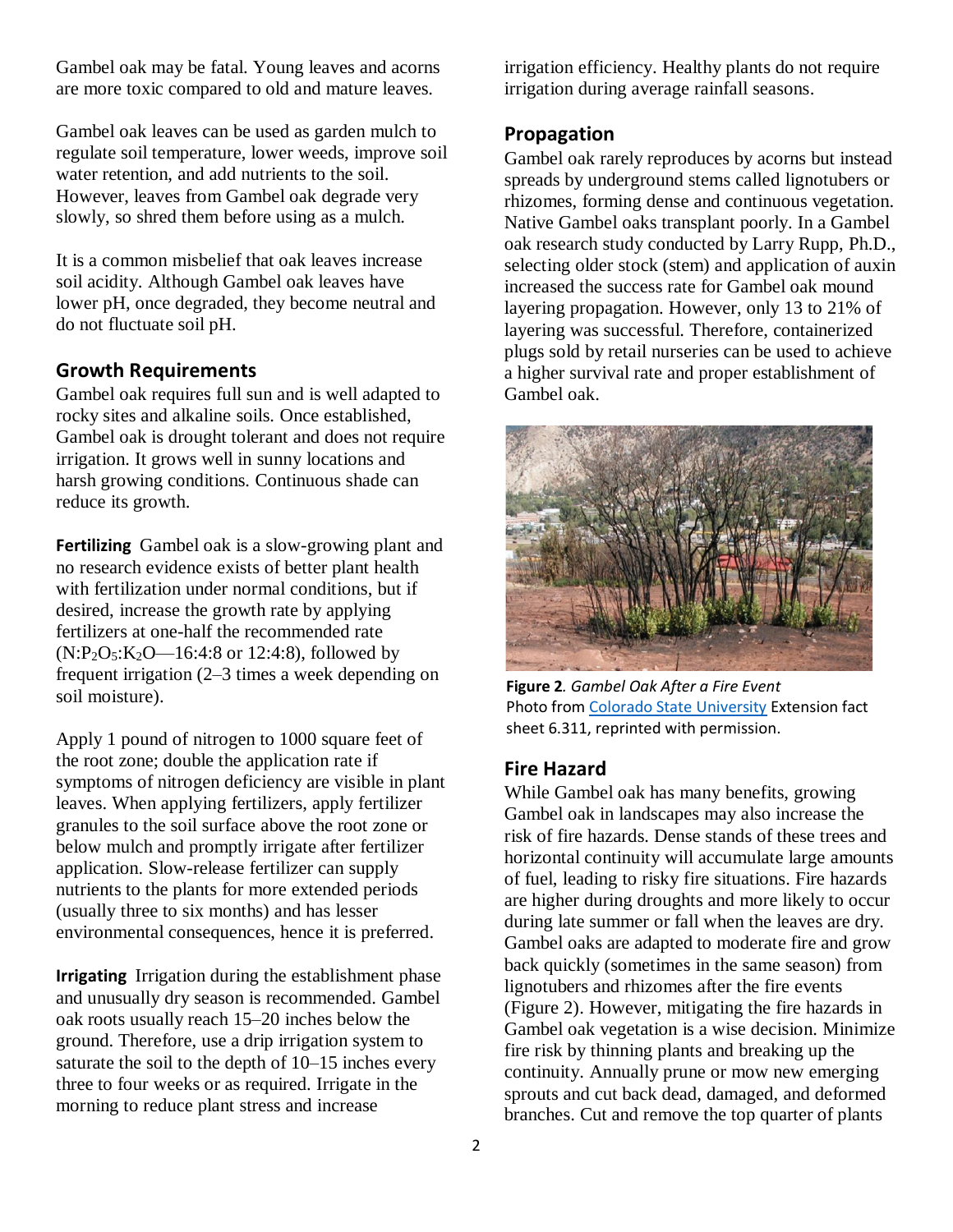and heavily thin the plant canopy at 12–15 feet interval. Gambel oak is a robust plant and comes back quickly even after heavy pruning or other kinds of stress; therefore, application of contact herbicide at pruned or mowed sites may sometimes be necessary. It is best to prune plants during late fall or early spring.

## **Diseases and Pests**

Gambel oak is a hearty and resistant plant with very few diseases and pests problems. Therefore, routine pest control is unnecessary. The pest control recommendations given below are intended for serious pest outbreaks that threaten valuable landscape plants (Figure 3). Refer to the Pacific Northwest Insect and Disease Management Handbooks [\(http://uspest.org\)](http://uspest.org/) or similar locally adapted references for pesticide recommendations. Always read and follow label directions. Some insect pests affecting Gamble oak include:

- Galls appear as round, swollen areas on stems and leaves and are quite common on oak (Figure 4). Most galls are caused by small flies or wasps. One control method is collecting and disposing of leaves after they have fallen to the ground. On small trees, it may be possible to remove galls by pruning before wasps emerge. Control is not usually justified, but in cases of severe damage, one recommendation is applying an insecticide as leaves unfold in spring.
- Leaf galls are formed by many species of cynipid wasps. These galls appear as small spots, bumps, or round balls on leaves and



**Figure 4***. Galls in Gambel Oak Leaves* Drawing by Valori Herrmann.

start green in color and then turn brown. They are not a serious problem.

**Stem galls** appear as a swollen, woody areas on small stems and vary in size from peasize to ½ inch in diameter. Most galls are harmless, but some stem galls weaken twigs and cause dieback.



**Figure 3.** *Insect Damage to Gambel Oak Leaves*

- **Leafrollers** and **cankerworms** are common foliage feeders on oak. Both insects can be controlled by applying dormant oil plus an insecticide in early spring before leaves emerge. This controls insects that have overwintered on the tree. Another good control for these caterpillars are biological insecticides such as those containing BT (Bacillus thuringiensis).
- **Leafrollers** roll up leaves with webbing and then feed inside the rolled leaves. The larval stage of this insect is a ¾ inch long green caterpillar with a black head. Leafrollers overwinter as eggs on twigs and hatch in spring soon after leaves emerge. High infestation levels occur on a cyclical basis every few years. Trees can withstand the loss of one third of the foliage without adverse effects. However, to control leafrollers, it is best to spray right after eggs hatch and before larvae form the protective webbing.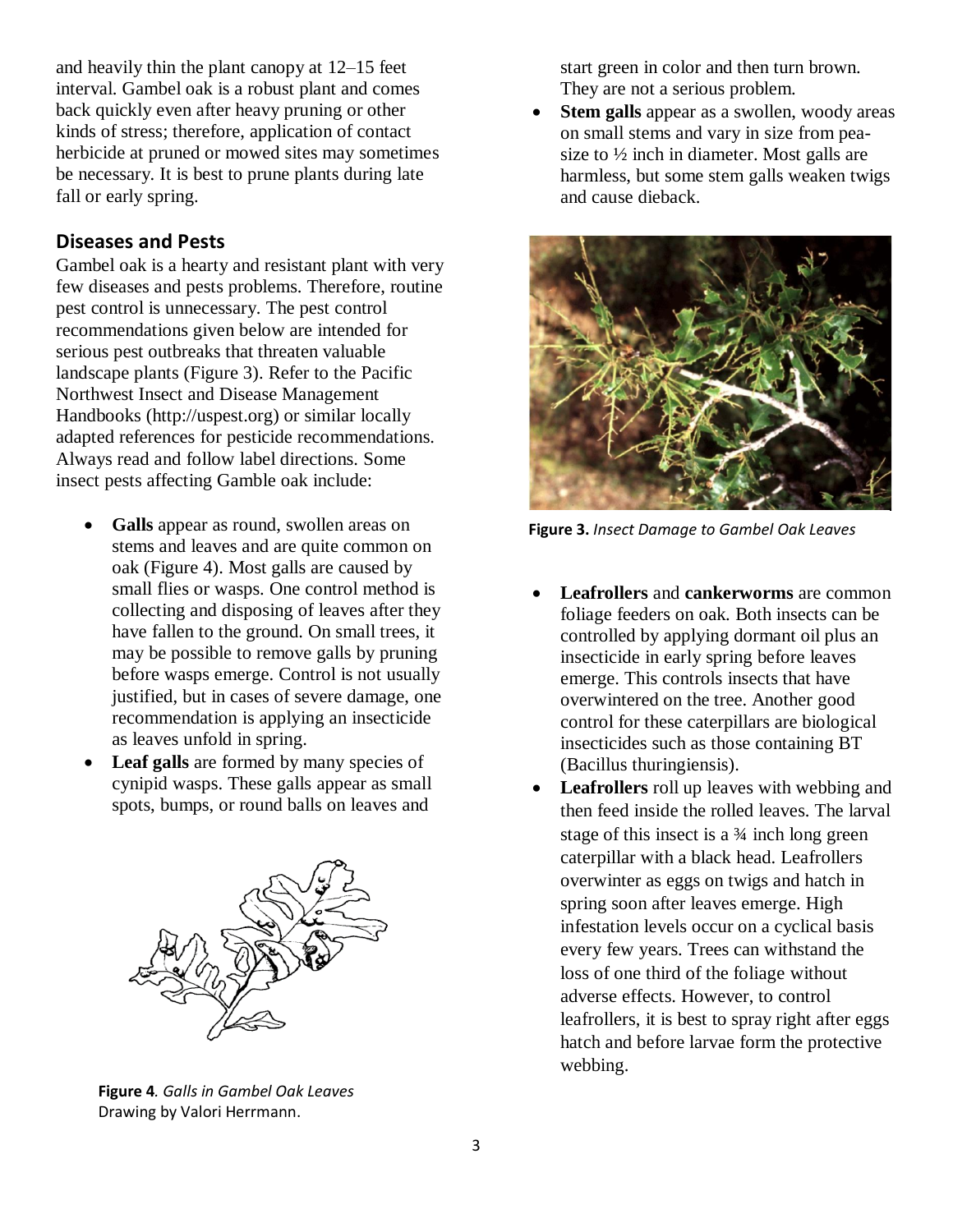• **Cankerworms** include both fall and spring species of cankerworms, based on when eggs are laid. Both species hatch out in the spring. Larvae are slender, green-striped, looping caterpillars (Figures 4 and 5). They hang from trees by silken threads and can cause serious defoliation in some years. Adult male moths are gray to light brown in color and have a wingspan of about 1 inch. Moths can appear in great numbers and invade homes and buildings in late fall. Female moths are about ½ inch long and wingless.



**Figure 4***. Cankerworm Eggs*



**Figure 5***. Cankerworm Larvae* Photos by John H. Ghent, USDA Forest Service, Asheville, NC. Used with permission.

• **Cicadas** are large winged insects that produce a clicking noise. They can appear in great numbers for four to six weeks in June and July. They do not feed on leaves but can cause damage from egg-laying wounds to the bark. The injury results in deep gouges that weaken small twigs, causing them to break in the wind. There are several cicada

species in Utah but the famous "17-year locust" is not present.

Many disease problems result from abnormal rainfall or overwatering. To control, reduce irrigations or move sprinkler heads away from trees. Some of the common diseases include:

- **Anthracnose** is a fungus that frequently develops during wet spring weather. It causes scattered brown spots on leaves, commonly along veins. Severely affected leaves may curl, pucker, or twist down. This fungus may also attack twigs, causing cankers and twig dieback. Raking up and disposing of fallen leaves offers some control. Prune out and destroy diseased and dead branches. If prolonged wet weather occurs during budbreak and early shoot growth, treat with a fungicide labeled for oak.
- **Perennial canker** is an occasional problem caused by a fungus that forms cankers on weak and dying wood. Avoid injury to the tree. Prune out any infected twigs.
- **Leaf blister** is a fungus that causes raised yellowish-white spots on the upper leaf surface and is common in wet springs. The leaves remain attached to the tree. Cultural control includes applying fertilizer to increase tree vigor and raking up leaves. Usually, chemical control is unnecessary.
- **Powdery mildew** is a powdery white fungal growth on the surface of leaves. Later in the season, small black fruiting bodies of the fungus may be present on the leaves. This disease is very common and visually unappealing but does not usually cause damage to the tree. Control with a fungicide applied when leaves begin to emerge.
- **Root rot** is a fungus that attacks and destroys roots. This problem is often caused by overwatering or broken sprinkler heads. Root rot also commonly occurs when irrigating natural stands of oak.
- **Heart rot** is a fungus that rots out the interior of the tree. This disease usually occurs on older trees when fungus enters through pruning cuts and wounds.